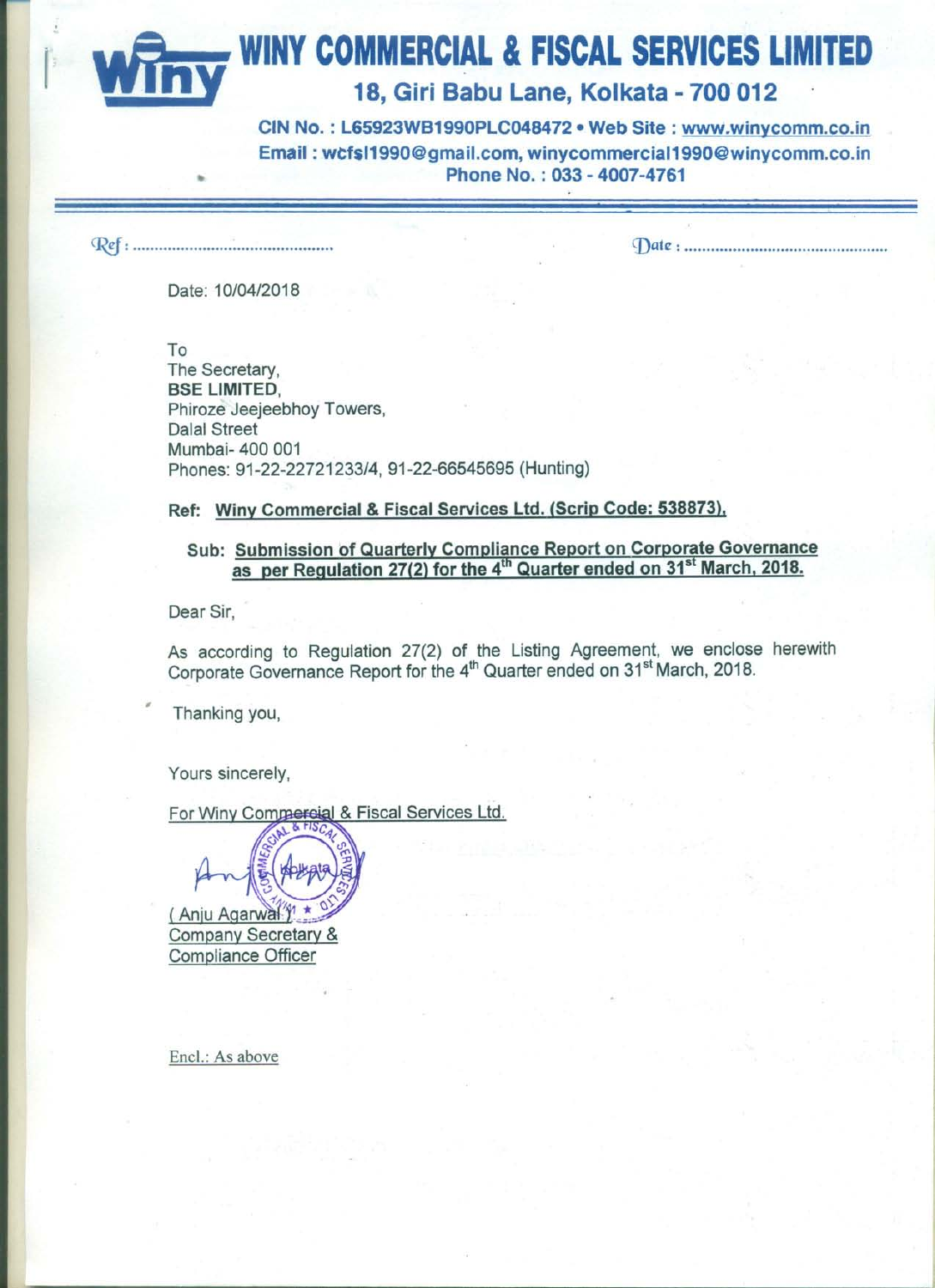|                                 | <b>MSEI</b> Symbol                        |
|---------------------------------|-------------------------------------------|
| Scrip code                      | 538873                                    |
| <b>NSE Symbol</b>               | Not Applicable                            |
| <b>MSEI</b> Symbol              | Not Applicable                            |
| <b>ISIN</b>                     | <b>INE111CO1013</b>                       |
| Name of the entity              | WINY COMMERCIAL & FISCAL SERVICES LIMITED |
| Date of start of financial year | 01-04-2017                                |
| Date of end of financial year   | 31-03-2018                                |
| <b>Reporting Quarter</b>        | Yearly                                    |
| Date of Report                  | 31-03-2018                                |
| Risk management committee       | Not Applicable                            |

|                  |                                                 |                                                                                      |                                                                |              | <b>Annexure I</b>                                                    |                                  |                                              |                                                         |                             |                                                     |                                                                                                                                                                              |                                                                                                                                                                                                  |                                                                                                                                                                                                                                       |                                                                                                                                                                                                                                                                                               |                                                        |
|------------------|-------------------------------------------------|--------------------------------------------------------------------------------------|----------------------------------------------------------------|--------------|----------------------------------------------------------------------|----------------------------------|----------------------------------------------|---------------------------------------------------------|-----------------------------|-----------------------------------------------------|------------------------------------------------------------------------------------------------------------------------------------------------------------------------------|--------------------------------------------------------------------------------------------------------------------------------------------------------------------------------------------------|---------------------------------------------------------------------------------------------------------------------------------------------------------------------------------------------------------------------------------------|-----------------------------------------------------------------------------------------------------------------------------------------------------------------------------------------------------------------------------------------------------------------------------------------------|--------------------------------------------------------|
|                  |                                                 |                                                                                      | Annexure I to be submitted by listed entity on quarterly basis |              |                                                                      |                                  |                                              |                                                         |                             |                                                     |                                                                                                                                                                              |                                                                                                                                                                                                  |                                                                                                                                                                                                                                       |                                                                                                                                                                                                                                                                                               |                                                        |
|                  |                                                 |                                                                                      |                                                                |              | <b>I. Composition of Board of Directors</b>                          |                                  |                                              |                                                         |                             |                                                     |                                                                                                                                                                              |                                                                                                                                                                                                  |                                                                                                                                                                                                                                       |                                                                                                                                                                                                                                                                                               |                                                        |
|                  |                                                 |                                                                                      |                                                                |              | Disclosure of notes on composition of board of directors explanatory |                                  |                                              |                                                         |                             |                                                     |                                                                                                                                                                              |                                                                                                                                                                                                  |                                                                                                                                                                                                                                       |                                                                                                                                                                                                                                                                                               |                                                        |
|                  |                                                 | Is there any change in information of board of directors compare to previous quarter |                                                                |              |                                                                      |                                  |                                              |                                                         | Yes                         |                                                     |                                                                                                                                                                              |                                                                                                                                                                                                  |                                                                                                                                                                                                                                       |                                                                                                                                                                                                                                                                                               |                                                        |
| S<br>$\mathbf r$ | Tit<br>le<br>(M <sup>o</sup> )<br>r/<br>M<br>s) | Name of<br>the<br><b>Director</b>                                                    | <b>PAN</b>                                                     | <b>DIN</b>   | Categor<br>$y 1$ of<br>directors                                     | Categor<br>$y 2$ of<br>directors | Categ<br>ory 3<br>of<br>direct<br><b>ors</b> | Date of<br>appoint<br>ment in<br>the<br>current<br>term | Date<br>of<br>cessat<br>ion | Tenu<br>re of<br>direct<br>or $(in)$<br>mont<br>hs) | No of<br><b>Directors</b><br>hip in<br>listed<br>entities<br>includin<br>g this<br>listed<br>entity<br>(Refer<br>Regulati<br>on $25(1)$<br>of<br>Listing<br>Regulati<br>ons) | Number of<br>membershi<br>ps in Audit/<br>Stakeholder<br>Committee(<br>s) including<br>this listed<br>entity<br>(Refer<br>Regulation<br>$26(1)$ of<br>Listing<br><b>Regulations</b><br>$\lambda$ | No of<br>post of<br>Chairper<br>son in<br>Audit/<br>Stakehol<br>der<br>Committ<br>ee held<br>in listed<br>entities<br>includin<br>g this<br>listed<br>entity<br>(Refer<br>Regulati<br>on $26(1)$<br>of<br>Listing<br>Regulati<br>ons) | $\mathbf N$<br>$\overline{O}$<br>t<br>${\bf e}$<br>${\bf S}$<br>f<br>$\mathbf O$<br>$\mathbf r$<br>$\mathbf n$<br>$\mathbf{o}$<br>t<br>p<br>$\mathbf r$<br>$\mathbf{o}$<br>$\mathbf{V}$<br>$\mathbf{i}$<br>${\bf d}$<br>$\mathbf{i}$<br>$\mathbf n$<br>$\mathbf{g}$<br>$\mathbf{P}$<br>A<br>N | <b>Notes</b><br>for not<br>provid<br>ing<br><b>DIN</b> |
| 1                | Mr                                              | <b>SHASHA</b><br><b>NK</b><br><b>SRIVAST</b><br><b>AVA</b>                           | ATOPS88<br>35J                                                 | 00012<br>960 | Non-<br>Executiv<br>$e -$<br>Indepen<br>dent<br>Director             | Chairper<br>son                  |                                              | $09-06-$<br>2013                                        |                             | 14                                                  | $\,1\,$                                                                                                                                                                      | $\mathbf{1}$                                                                                                                                                                                     | 1                                                                                                                                                                                                                                     |                                                                                                                                                                                                                                                                                               |                                                        |
| $\overline{c}$   | Mr                                              | <b>SUNIL</b><br><b>SHAH</b>                                                          | AKDPS40<br>65L                                                 | 01562<br>716 | Non-<br>Executiv<br>$e -$<br>Indepen<br>dent<br>Director             | <b>Not</b><br>Applica<br>ble     |                                              | $03-09-$<br>2007                                        |                             | 10                                                  | $\mathbf{1}$                                                                                                                                                                 | $\mathbf{1}$                                                                                                                                                                                     | $\mathbf{1}$                                                                                                                                                                                                                          |                                                                                                                                                                                                                                                                                               |                                                        |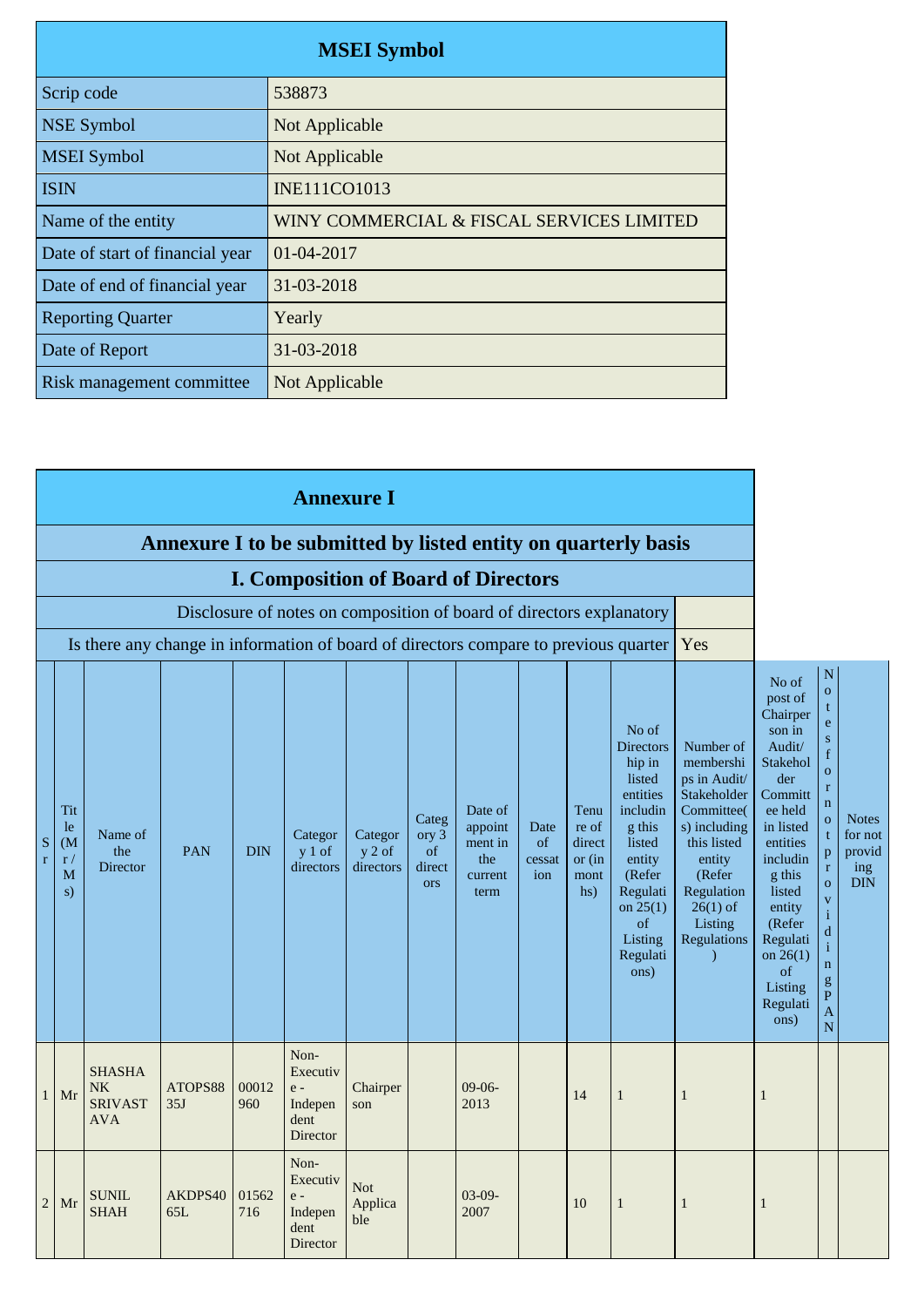| 3 <sup>1</sup> | Mr<br>S | <b>RUPALI</b><br><b>SAHA</b> | GATPS00<br>43A | 07235<br>268 | Non-<br>Executiv<br>$e -$<br>Indepen<br>dent<br>Director | <b>Not</b><br>Applica<br>ble |  | $03-07-$<br>2015 |  |  |  |  |  |  |  |
|----------------|---------|------------------------------|----------------|--------------|----------------------------------------------------------|------------------------------|--|------------------|--|--|--|--|--|--|--|
|----------------|---------|------------------------------|----------------|--------------|----------------------------------------------------------|------------------------------|--|------------------|--|--|--|--|--|--|--|

| <b>Annexure 1</b>                                                            |    |  |  |  |  |
|------------------------------------------------------------------------------|----|--|--|--|--|
| <b>II. Composition of Committees</b>                                         |    |  |  |  |  |
| Disclosure of notes on composition of committees explanatory                 |    |  |  |  |  |
| Is there any change in information of committees compare to previous quarter | es |  |  |  |  |

| <b>Audit Committee Details</b> |                   |                           |                                                |                            |                |  |  |  |
|--------------------------------|-------------------|---------------------------|------------------------------------------------|----------------------------|----------------|--|--|--|
| <b>Sr</b>                      | <b>DIN Number</b> | Name of Committee members | Category 1 of directors                        | Category 2 of<br>directors | <b>Remarks</b> |  |  |  |
|                                | 01562716          | <b>SUNIL SHAH</b>         | Non-Executive - Independent<br>Director        | Chairperson                |                |  |  |  |
| $\overline{2}$                 | 00012960          | SHASHANK SRIVASTAVA       | Non-Executive - Independent<br><b>Director</b> | Member                     |                |  |  |  |
| 3                              | 07235268          | <b>RUPALI SAHA</b>        | Non-Executive - Independent<br><b>Director</b> | Member                     |                |  |  |  |

|                | Nomination and remuneration committee |                           |                                      |             |             |  |  |  |  |  |
|----------------|---------------------------------------|---------------------------|--------------------------------------|-------------|-------------|--|--|--|--|--|
| <b>Sr</b>      | <b>DIN Number</b>                     | Name of Committee members | Category 1 of directors              |             | Rem<br>arks |  |  |  |  |  |
|                | 01562716                              | <b>SUNIL SHAH</b>         | Non-Executive - Independent Director | Member      |             |  |  |  |  |  |
| $\overline{2}$ | 00012960                              | SHASHANK SRIVASTAVA       | Non-Executive - Independent Director | Member      |             |  |  |  |  |  |
|                | 07235268                              | <b>RUPALI SAHA</b>        | Non-Executive - Independent Director | Chairperson |             |  |  |  |  |  |

|                       |          | <b>Stakeholders Relationship Committee</b>       |                                               |                            |         |
|-----------------------|----------|--------------------------------------------------|-----------------------------------------------|----------------------------|---------|
|                       |          | <b>Sr</b> DIN Number   Name of Committee members | Category 1 of directors                       | Category 2 of<br>directors | Remarks |
|                       | 01562716 | <b>SUNIL SHAH</b>                                | Non-Executive - Independent Director   Member |                            |         |
| $\mathcal{D}_{\cdot}$ | 00012960 | SHASHANK SRIVASTAVA                              | Non-Executive - Independent Director          | Chairperson                |         |
| $\overline{3}$        | 07235268 | <b>RUPALI SAHA</b>                               | Non-Executive - Independent Director   Member |                            |         |

| <b>Risk Management Committee</b> |                      |                           |                                                             |  |  |  |  |  |
|----------------------------------|----------------------|---------------------------|-------------------------------------------------------------|--|--|--|--|--|
|                                  | <b>Sr</b> DIN Number | Name of Committee members | Category 1 of directors   Category 2 of directors   Remarks |  |  |  |  |  |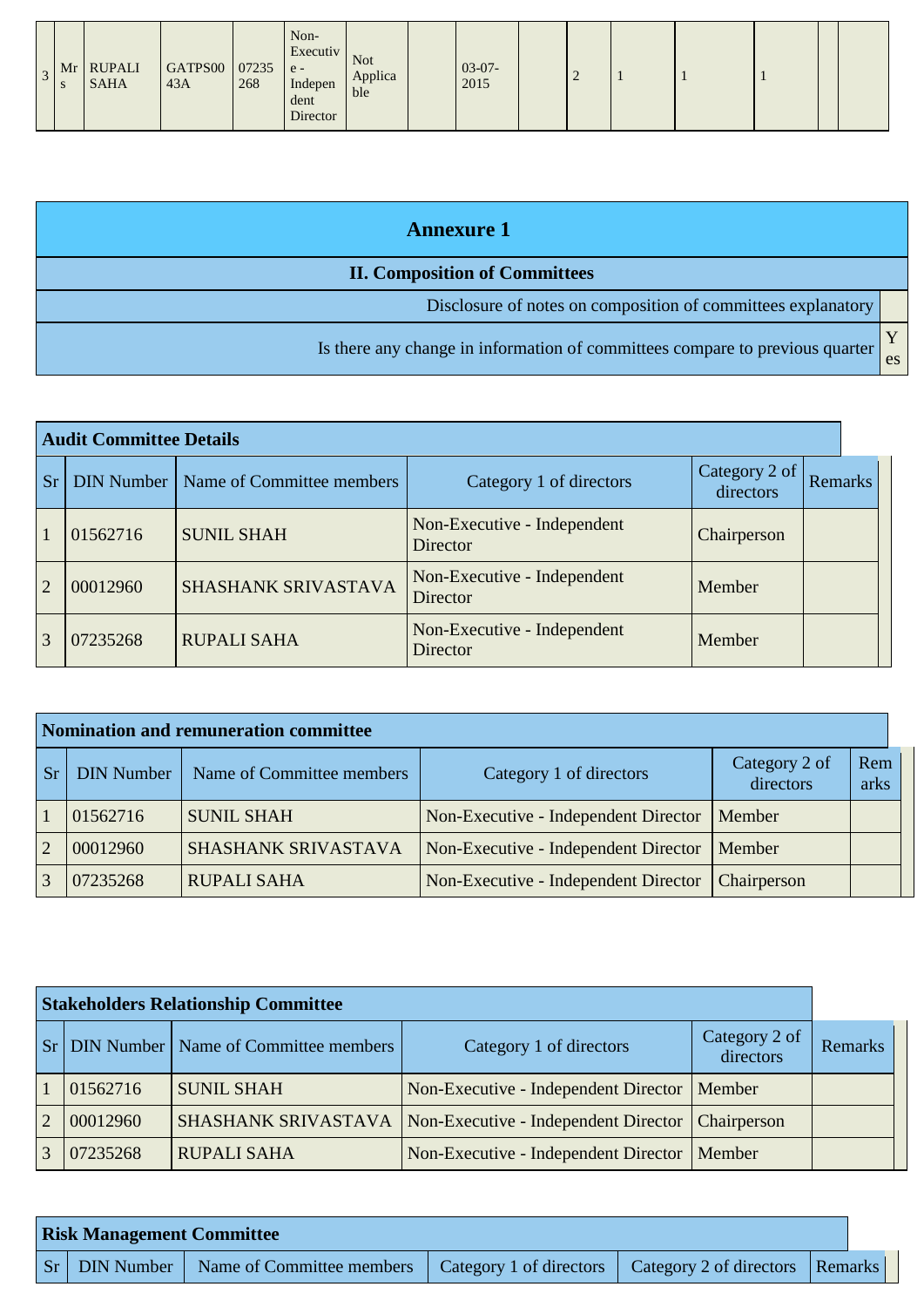| <b>Corporate Social Responsibility Committee</b> |                           |                            |                         |         |  |  |  |  |
|--------------------------------------------------|---------------------------|----------------------------|-------------------------|---------|--|--|--|--|
| <b>Sr</b> DIN Number                             | Name of Committee members | Category 1 of<br>directors | Category 2 of directors | Remarks |  |  |  |  |

|                | <b>Other Committee</b> |                                      |                                            |                                                       |                            |                |
|----------------|------------------------|--------------------------------------|--------------------------------------------|-------------------------------------------------------|----------------------------|----------------|
| <b>Sr</b>      | <b>DIN</b><br>Number   | Name of Committee<br>members         | Name of other committee                    | Category 1 of<br>directors                            | Category 2 of<br>directors | <b>Remarks</b> |
|                | 00012960               | <b>SHASHANK</b><br><b>SRIVASTAVA</b> | <b>VIGIL MECHANISM</b><br><b>COMMITTEE</b> | Non-<br>Executive -<br>Independent<br><b>Director</b> | Chairperson                |                |
| $\overline{2}$ | 07235268               | <b>RUPALI SAHA</b>                   | <b>VIGIL MECHANISM</b><br><b>COMMITTEE</b> | Non-<br>Executive -<br>Independent<br><b>Director</b> | Member                     |                |
| 3              | 01562716               | <b>SUNIL SHAH</b>                    | <b>VIGIL MECHANISM</b><br><b>COMMITTEE</b> | Non-<br>Executive -<br>Independent<br><b>Director</b> | Member                     |                |

|                | <b>Annexure 1</b>                                                |                                                       |                                                                |  |  |  |  |  |
|----------------|------------------------------------------------------------------|-------------------------------------------------------|----------------------------------------------------------------|--|--|--|--|--|
|                | <b>Annexure 1</b>                                                |                                                       |                                                                |  |  |  |  |  |
|                | <b>III. Meeting of Board of Directors</b>                        |                                                       |                                                                |  |  |  |  |  |
|                | Disclosure of notes on meeting of board of directors explanatory |                                                       |                                                                |  |  |  |  |  |
| <b>Sr</b>      | Date(s) of meeting (if any) in the<br>previous quarter           | Date(s) of meeting (if any) in the<br>current quarter | Maximum gap between any two<br>consecutive (in number of days) |  |  |  |  |  |
|                | $31 - 12 - 2017$                                                 |                                                       |                                                                |  |  |  |  |  |
| $\overline{2}$ |                                                                  | 31-03-2018                                            | 89                                                             |  |  |  |  |  |

|                                                          | <b>Annexure 1</b>                |                                                                         |                                                     |                                 |                                                                         |                                                                                  |                            |  |  |
|----------------------------------------------------------|----------------------------------|-------------------------------------------------------------------------|-----------------------------------------------------|---------------------------------|-------------------------------------------------------------------------|----------------------------------------------------------------------------------|----------------------------|--|--|
|                                                          | <b>IV. Meeting of Committees</b> |                                                                         |                                                     |                                 |                                                                         |                                                                                  |                            |  |  |
| Disclosure of notes on meeting of committees explanatory |                                  |                                                                         |                                                     |                                 |                                                                         |                                                                                  |                            |  |  |
| <sub>Sr</sub>                                            | Name of<br>Committee             | Date(s) of<br>meeting of the<br>committee in<br>the relevant<br>quarter | Whether<br>requirement of<br>Quorum met<br>(Yes/No) | Requirement<br>of Quorum<br>met | Date(s) of<br>meeting of the<br>committee in<br>the previous<br>quarter | Maximum gap<br>between any two<br>consecutive<br>meetings (in<br>number of days) | Name of other<br>committee |  |  |
|                                                          | Audit<br>Committee               | 31-03-2018                                                              | Yes                                                 | 6                               | 31-12-2017                                                              | 89                                                                               |                            |  |  |
| $\overline{2}$                                           | Nomination<br>and                | 31-03-2018                                                              | Yes                                                 | 6                               | 31-12-2017                                                              | 89                                                                               |                            |  |  |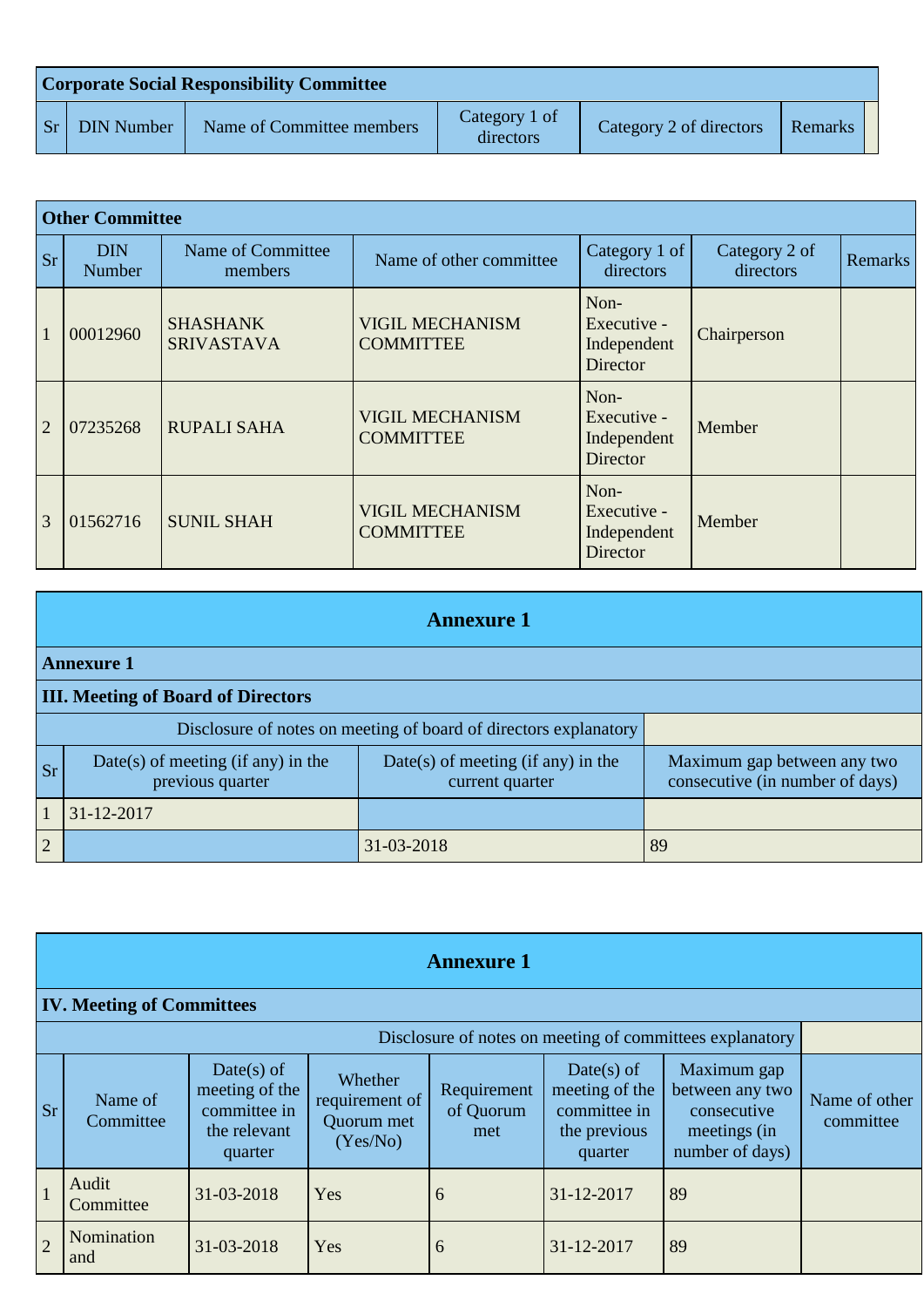|                | remuneration<br>committee                        |            |     |   |            |    |                                                      |
|----------------|--------------------------------------------------|------------|-----|---|------------|----|------------------------------------------------------|
| $\mathfrak{Z}$ | <b>Stakeholders</b><br>Relationship<br>Committee | 31-03-2018 | Yes | 6 | 31-12-2017 | 89 |                                                      |
| $\overline{4}$ | Other<br>Committee                               | 31-03-2018 | Yes | 6 | 31-12-2017 | 89 | <b>VIGIL</b><br><b>MECHANISM</b><br><b>COMMITTEE</b> |

|                | <b>Annexure 1</b>                                                                                         |                                  |                                                                      |  |  |
|----------------|-----------------------------------------------------------------------------------------------------------|----------------------------------|----------------------------------------------------------------------|--|--|
|                | <b>V. Related Party Transactions</b>                                                                      |                                  |                                                                      |  |  |
|                | Subject                                                                                                   | Compliance status<br>(Yes/No/NA) | If status is "No" details<br>of non-compliance may<br>be given here. |  |  |
| $\overline{1}$ | Whether prior approval of audit committee obtained                                                        | <b>NA</b>                        |                                                                      |  |  |
| $\overline{2}$ | Whether shareholder approval obtained for material RPT                                                    | <b>NA</b>                        |                                                                      |  |  |
| $\overline{3}$ | Whether details of RPT entered into pursuant to omnibus<br>approval have been reviewed by Audit Committee | <b>NA</b>                        |                                                                      |  |  |

| <b>Annexure 1</b> |                                                                                                                                                                                                                    |                                  |  |
|-------------------|--------------------------------------------------------------------------------------------------------------------------------------------------------------------------------------------------------------------|----------------------------------|--|
|                   | <b>VI. Affirmations</b>                                                                                                                                                                                            |                                  |  |
| Sr                | Subject                                                                                                                                                                                                            | Compliance<br>status<br>(Yes/No) |  |
| $\overline{1}$    | The composition of Board of Directors is in terms of SEBI (Listing obligations and disclosure<br>requirements) Regulations, 2015                                                                                   | Yes                              |  |
| $\vert$ 2         | The composition of the following committees is in terms of SEBI(Listing obligations and disclosure<br>requirements) Regulations, 2015 a. Audit Committee                                                           | Yes                              |  |
| $\vert$ 3         | The composition of the following committees is in terms of SEBI(Listing obligations and disclosure<br>requirements) Regulations, 2015. b. Nomination & remuneration committee                                      | Yes                              |  |
| $\vert 4$         | The composition of the following committees is in terms of SEBI(Listing obligations and disclosure<br>requirements) Regulations, 2015. c. Stakeholders relationship committee                                      | Yes                              |  |
| $\overline{5}$    | The composition of the following committees is in terms of SEBI(Listing obligations and disclosure<br>requirements) Regulations, 2015. d. Risk management committee (applicable to the top 100 listed<br>entities) | <b>NA</b>                        |  |
| $\overline{6}$    | The committee members have been made aware of their powers, role and responsibilities as specified in<br>SEBI (Listing obligations and disclosure requirements) Regulations, 2015.                                 | Yes                              |  |
| $\overline{7}$    | The meetings of the board of directors and the above committees have been conducted in the manner as<br>specified in SEBI (Listing obligations and disclosure requirements) Regulations, 2015.                     | Yes                              |  |
| 8                 | This report and/or the report submitted in the previous quarter has been placed before Board of<br>Directors.                                                                                                      | Yes                              |  |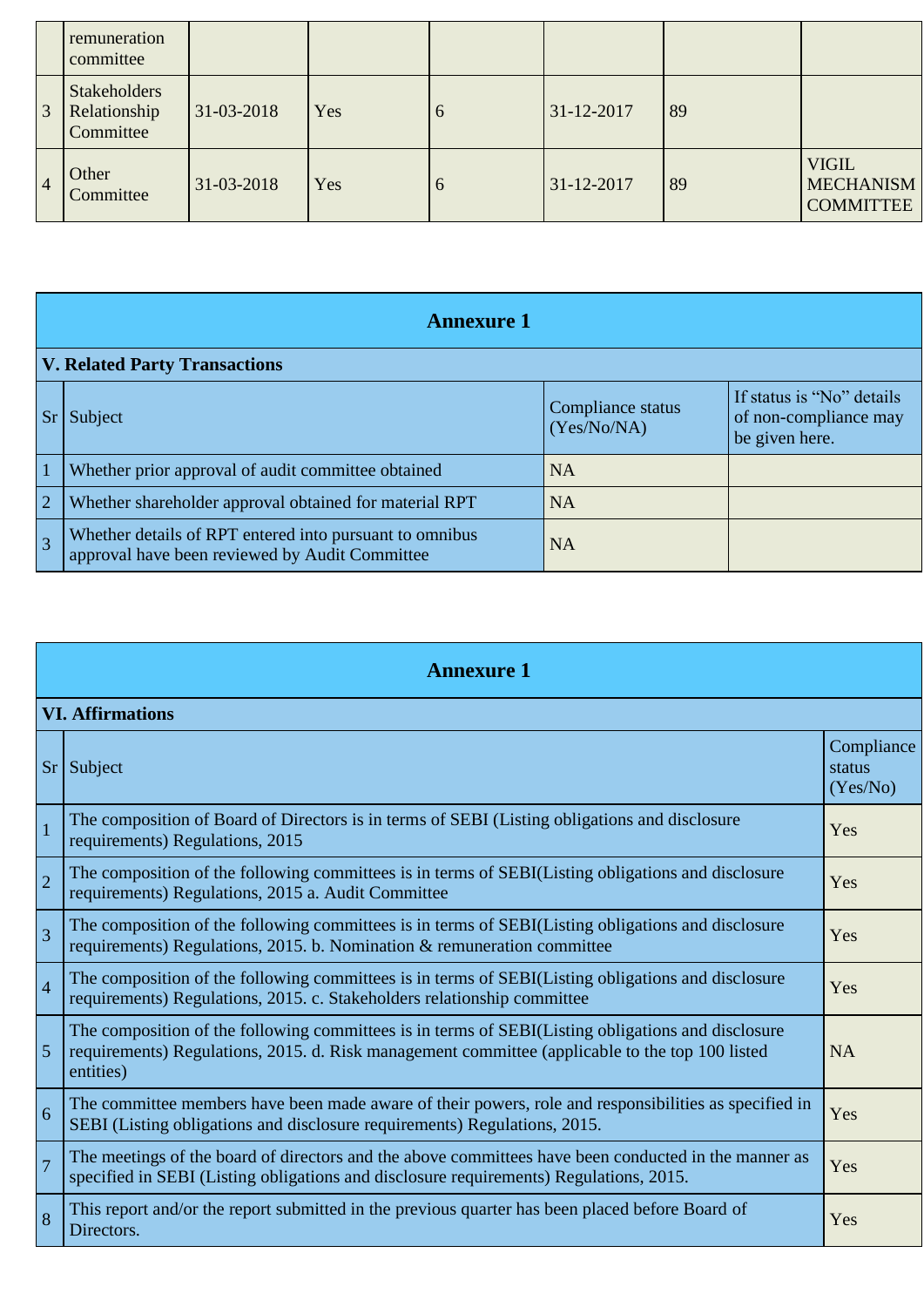|          | <b>Annexure 1</b> |                          |  |  |
|----------|-------------------|--------------------------|--|--|
| <b>S</b> | Subject           | Compliance status        |  |  |
|          | Name of signatory | Anju Agarwal             |  |  |
|          | Designation       | <b>Company Secretary</b> |  |  |

|                | <b>Annexure II</b>                                                                                              |                                  |                                                                      |                    |  |  |
|----------------|-----------------------------------------------------------------------------------------------------------------|----------------------------------|----------------------------------------------------------------------|--------------------|--|--|
|                | Annexure II to be submitted by listed entity at the end of the financial year (for the whole of financial year) |                                  |                                                                      |                    |  |  |
|                | I. Disclosure on website in terms of Listing Regulations                                                        |                                  |                                                                      |                    |  |  |
| <b>Sr</b>      | Item                                                                                                            | Compliance status<br>(Yes/No/NA) | If status is "No" details of<br>non-compliance may be given<br>here. | Web address        |  |  |
| 1              | Details of business                                                                                             | Yes                              |                                                                      | www.winycomm.co.in |  |  |
| $\overline{2}$ | Terms and conditions of<br>appointment of independent<br>directors                                              | Yes                              |                                                                      | www.winycomm.co.in |  |  |
| $\overline{3}$ | Composition of various committees<br>of board of directors                                                      | Yes                              |                                                                      | www.winycomm.co.in |  |  |
| $\overline{4}$ | Code of conduct of board of<br>directors and senior management<br>personnel                                     | Yes                              |                                                                      | www.winycomm.co.in |  |  |
| 5              | Details of establishment of vigil<br>mechanism/ Whistle Blower policy                                           | Yes                              |                                                                      | www.winycomm.co.in |  |  |
| 6              | Criteria of making payments to non-<br>executive directors                                                      | <b>NA</b>                        |                                                                      |                    |  |  |
| $\overline{7}$ | Policy on dealing with related party<br>transactions                                                            | Yes                              |                                                                      | www.winycomm.co.in |  |  |
| 8              | Policy for determining 'material'<br>subsidiaries                                                               | Yes                              |                                                                      | www.winycomm.co.in |  |  |
| 9              | Details of familiarization<br>programmes imparted to<br>independent directors                                   | Yes                              |                                                                      | www.winycomm.co.in |  |  |

|                        | <b>Annexure II</b>                                                                                              |                                  |                                                                      |             |  |
|------------------------|-----------------------------------------------------------------------------------------------------------------|----------------------------------|----------------------------------------------------------------------|-------------|--|
|                        | Annexure II to be submitted by listed entity at the end of the financial year (for the whole of financial year) |                                  |                                                                      |             |  |
|                        | <b>I. Disclosure on website in terms of Listing Regulations</b>                                                 |                                  |                                                                      |             |  |
| $\mathsf{S}\mathbf{r}$ | Item                                                                                                            | Compliance status<br>(Yes/No/NA) | If status is "No" details<br>of non-compliance may<br>be given here. | Web address |  |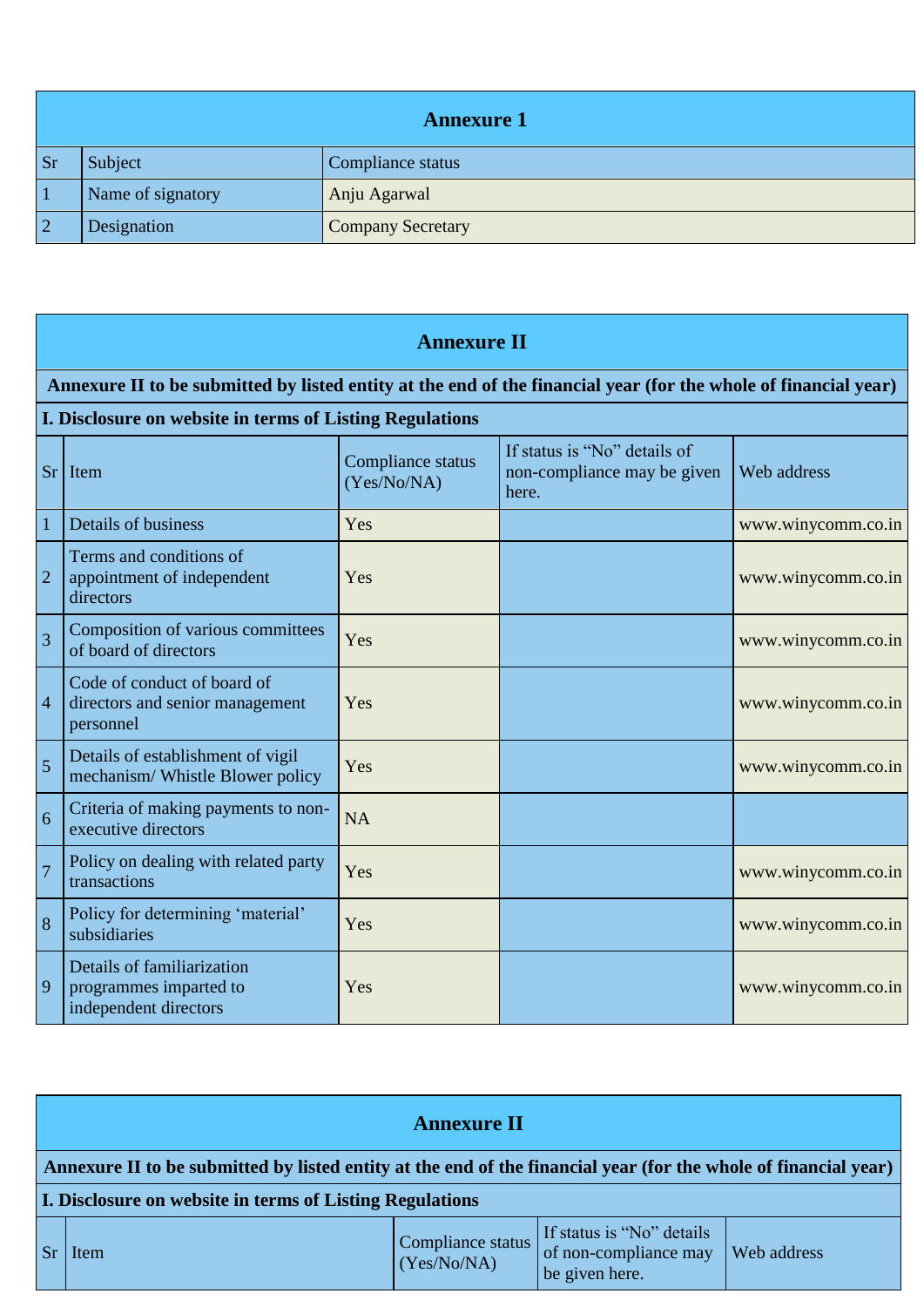| <b>10</b> | Contact information of the designated<br>officials of the listed entity who are<br>responsible for assisting and handling<br>investor grievances | Yes       | www.winycomm.co.in |
|-----------|--------------------------------------------------------------------------------------------------------------------------------------------------|-----------|--------------------|
| 11        | email address for grievance redressal and<br>other relevant details                                                                              | Yes       | www.winycomm.co.in |
| 12        | Financial results                                                                                                                                | Yes       | www.winycomm.co.in |
| 13        | Shareholding pattern                                                                                                                             | Yes       | www.winycomm.co.in |
| 14        | Details of agreements entered into with the<br>media companies and/or their associates                                                           | <b>NA</b> |                    |
| 15        | New name and the old name of the listed<br>entity                                                                                                | <b>NA</b> |                    |

|                | <b>Annexure II</b>                                                                                                   |                       |                                  |                                                                                  |  |  |
|----------------|----------------------------------------------------------------------------------------------------------------------|-----------------------|----------------------------------|----------------------------------------------------------------------------------|--|--|
|                | <b>II. Annual Affirmations</b>                                                                                       |                       |                                  |                                                                                  |  |  |
| <b>Sr</b>      | Particulars                                                                                                          | Regulation<br>Number  | Compliance status<br>(Yes/No/NA) | If status is<br>"No" details of<br>$non-$<br>compliance<br>may be given<br>here. |  |  |
| $\overline{1}$ | Independent director(s) have been appointed in terms of<br>specified criteria of 'independence' and/or 'eligibility' | $16(1)(b)$ &<br>25(6) | Yes                              |                                                                                  |  |  |
| $\overline{2}$ | <b>Board composition</b>                                                                                             | 17(1)                 | Yes                              |                                                                                  |  |  |
| 3              | Meeting of Board of directors                                                                                        | 17(2)                 | Yes                              |                                                                                  |  |  |
| $\overline{4}$ | <b>Review of Compliance Reports</b>                                                                                  | 17(3)                 | Yes                              |                                                                                  |  |  |
| 5              | Plans for orderly succession for appointments                                                                        | 17(4)                 | Yes                              |                                                                                  |  |  |
| 6              | Code of Conduct                                                                                                      | 17(5)                 | Yes                              |                                                                                  |  |  |
| $\overline{7}$ | Fees/compensation                                                                                                    | 17(6)                 | Yes                              |                                                                                  |  |  |
| 8              | <b>Minimum Information</b>                                                                                           | 17(7)                 | Yes                              |                                                                                  |  |  |
| 9              | <b>Compliance Certificate</b>                                                                                        | 17(8)                 | Yes                              |                                                                                  |  |  |
| 10             | Risk Assessment & Management                                                                                         | 17(9)                 | <b>NA</b>                        |                                                                                  |  |  |

|           | <b>Annexure II</b>                                        |                      |                                  |                                                                          |  |  |
|-----------|-----------------------------------------------------------|----------------------|----------------------------------|--------------------------------------------------------------------------|--|--|
|           | <b>II. Annual Affirmations</b>                            |                      |                                  |                                                                          |  |  |
| <b>Sr</b> | Particulars                                               | Regulation<br>Number | Compliance status<br>(Yes/No/NA) | If status is "No"<br>details of non-<br>compliance may be<br>given here. |  |  |
| 11        | Performance Evaluation of Independent<br><b>Directors</b> | 17(10)               | Yes                              |                                                                          |  |  |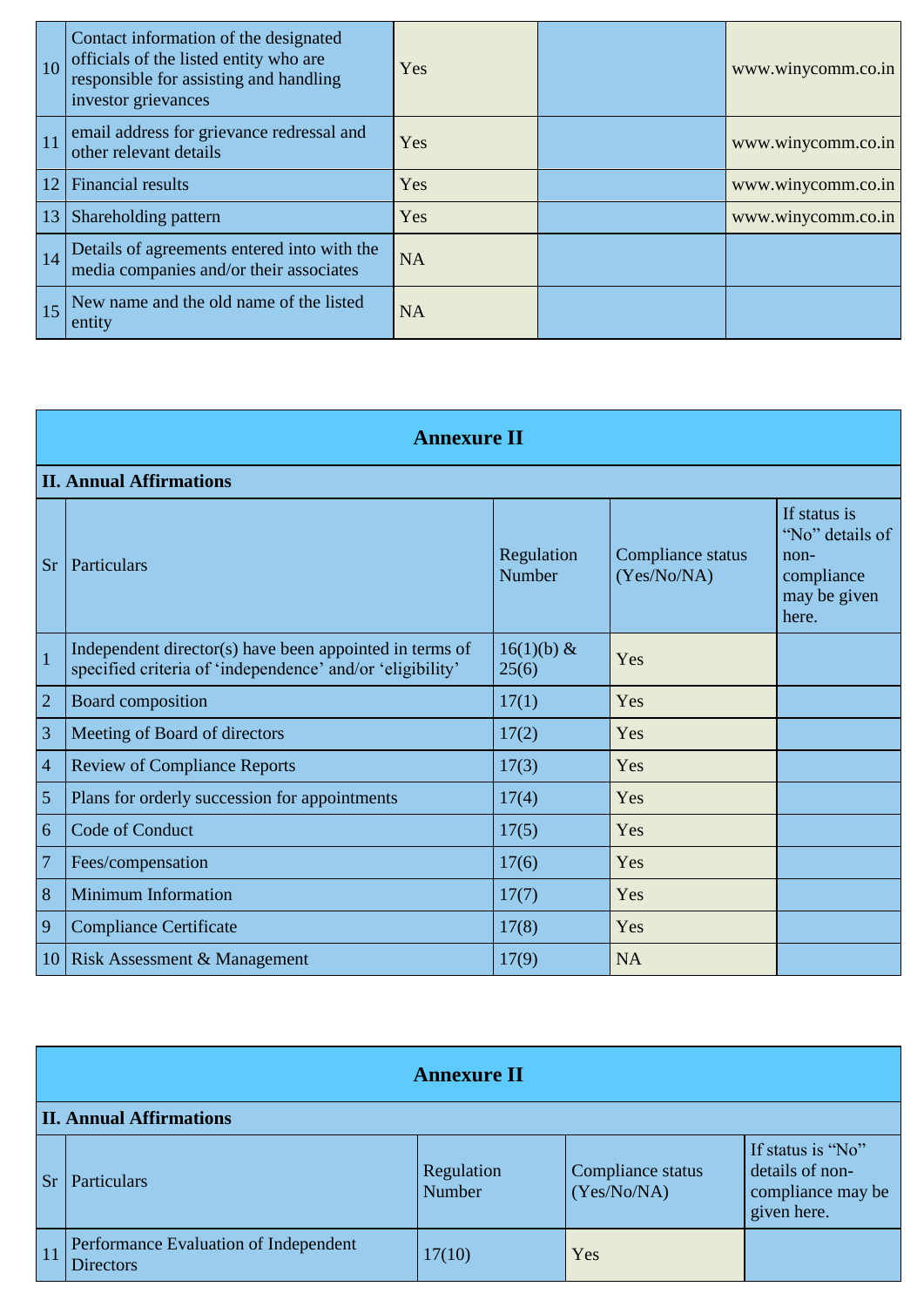| 12 | <b>Composition of Audit Committee</b>                                              | 18(1)                           | Yes       |  |
|----|------------------------------------------------------------------------------------|---------------------------------|-----------|--|
| 13 | Meeting of Audit Committee                                                         | 18(2)                           | Yes       |  |
| 14 | Composition of nomination & remuneration<br>committee                              | 19(1) & (2)                     | Yes       |  |
| 15 | <b>Composition of Stakeholder Relationship</b><br>Committee                        | 20(1) & (2)                     | Yes       |  |
| 16 | Composition and role of risk management<br>committee                               | 21(1), (2), (3), (4)            | <b>NA</b> |  |
| 17 | Vigil Mechanism                                                                    | 22                              | Yes       |  |
| 18 | Policy for related party Transaction                                               | $23(1), (5), (6), (7)$ &<br>(8) | Yes       |  |
| 19 | Prior or Omnibus approval of Audit Committee<br>for all related party transactions | 23(2), (3)                      | Yes       |  |
| 20 | Approval for material related party transactions                                   | 23(4)                           | Yes       |  |

|           | <b>Annexure II</b>                                                                                                      |                              |                                  |                                                                                |  |
|-----------|-------------------------------------------------------------------------------------------------------------------------|------------------------------|----------------------------------|--------------------------------------------------------------------------------|--|
|           | <b>II. Annual Affirmations</b>                                                                                          |                              |                                  |                                                                                |  |
| <b>Sr</b> | Particulars                                                                                                             | Regulation<br>Number         | Compliance status<br>(Yes/No/NA) | If status is<br>"No" details<br>of non-<br>compliance<br>may be<br>given here. |  |
| 21        | Composition of Board of Directors of unlisted material<br>Subsidiary                                                    | 24(1)                        | <b>NA</b>                        |                                                                                |  |
| 22        | Other Corporate Governance requirements with respect<br>to subsidiary of listed entity                                  | 24(2),(3),(4),(5)<br>$\&(6)$ | <b>NA</b>                        |                                                                                |  |
| 23        | Maximum Directorship & Tenure                                                                                           | $25(1)$ & (2)                | Yes                              |                                                                                |  |
| 24        | Meeting of independent directors                                                                                        | 25(3) & (4)                  | Yes                              |                                                                                |  |
| 25        | Familiarization of independent directors                                                                                | 25(7)                        | Yes                              |                                                                                |  |
| 26        | Memberships in Committees                                                                                               | 26(1)                        | Yes                              |                                                                                |  |
| 27        | Affirmation with compliance to code of conduct from<br>members of Board of Directors and Senior management<br>personnel | 26(3)                        | Yes                              |                                                                                |  |
| 28        | Disclosure of Shareholding by Non-Executive Directors                                                                   | 26(4)                        | Yes                              |                                                                                |  |
| 29        | Policy with respect to Obligations of directors and<br>senior management                                                | $26(2)$ & $26(5)$            | Yes                              |                                                                                |  |
|           | Any other information to be provided - Add Notes                                                                        |                              |                                  |                                                                                |  |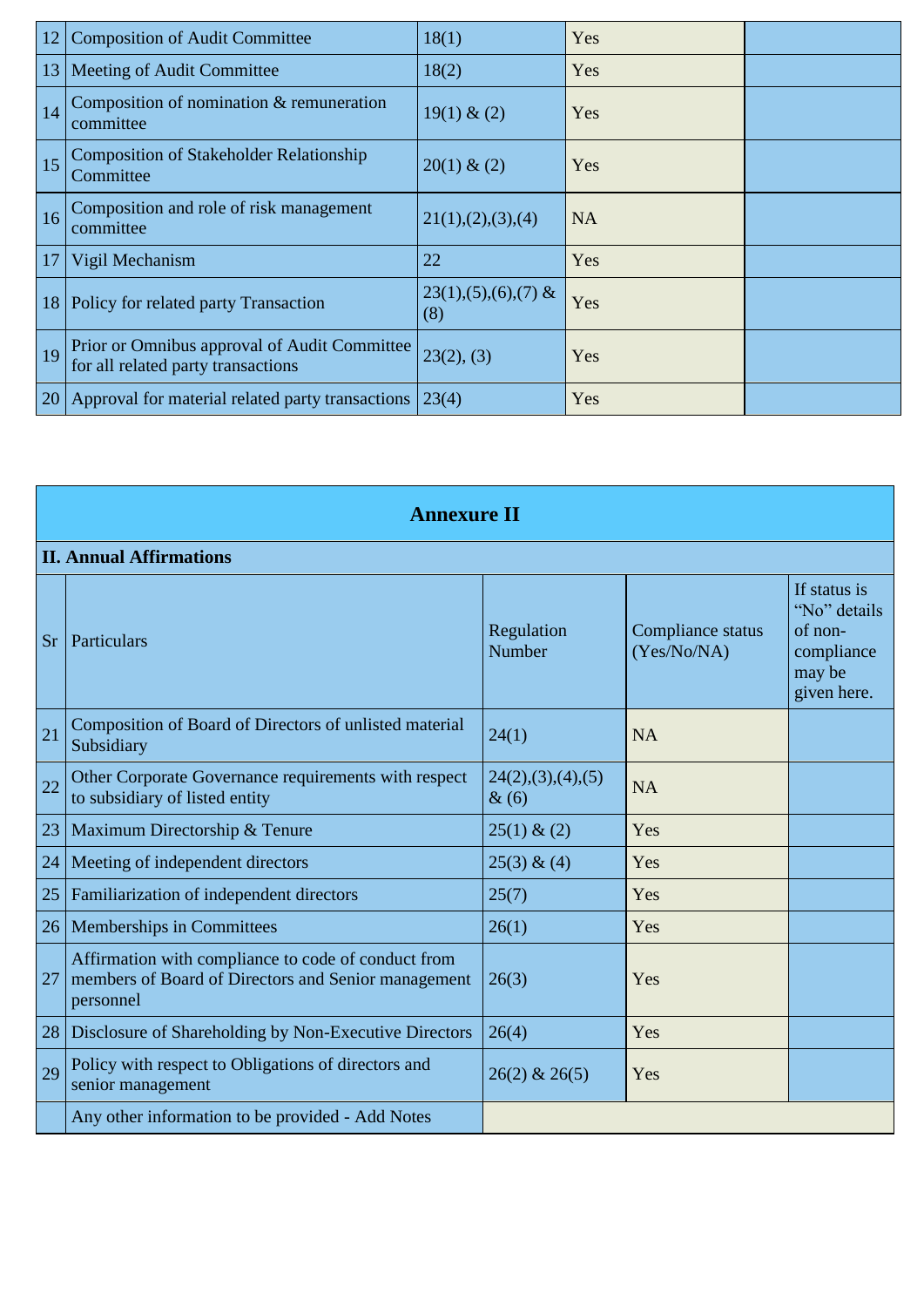| <b>Annexure II</b> |                      |
|--------------------|----------------------|
|                    | Name of<br>signatory |
| ി                  | Designation          |

| <b>Annexure II</b>       |                                                                                                                                                                       |                                            |  |  |  |  |
|--------------------------|-----------------------------------------------------------------------------------------------------------------------------------------------------------------------|--------------------------------------------|--|--|--|--|
| <b>III. Affirmations</b> |                                                                                                                                                                       |                                            |  |  |  |  |
|                          | <b>Particulars</b>                                                                                                                                                    | <b>Compliance</b><br>status<br>(Yes/No/NA) |  |  |  |  |
|                          | The Listed Entity has approved Material Subsidiary Policy and the Corporate Governance<br>requirements with respect to subsidiary of Listed Entity have been complied | <b>NA</b>                                  |  |  |  |  |
|                          | Any other information to be provided                                                                                                                                  |                                            |  |  |  |  |

| <b>Annexure II</b> |                   |                   |  |  |  |  |  |
|--------------------|-------------------|-------------------|--|--|--|--|--|
|                    | Name of signatory | Anju Agarwal      |  |  |  |  |  |
|                    | Designation       | Company Secretary |  |  |  |  |  |

| <b>Signatory Details</b> |                          |  |  |  |  |
|--------------------------|--------------------------|--|--|--|--|
| Name of signatory        | Anju Agarwal             |  |  |  |  |
| Designation of person    | <b>Company Secretary</b> |  |  |  |  |
| Place                    | Kolkata                  |  |  |  |  |
| Date                     | 10-04-2018               |  |  |  |  |